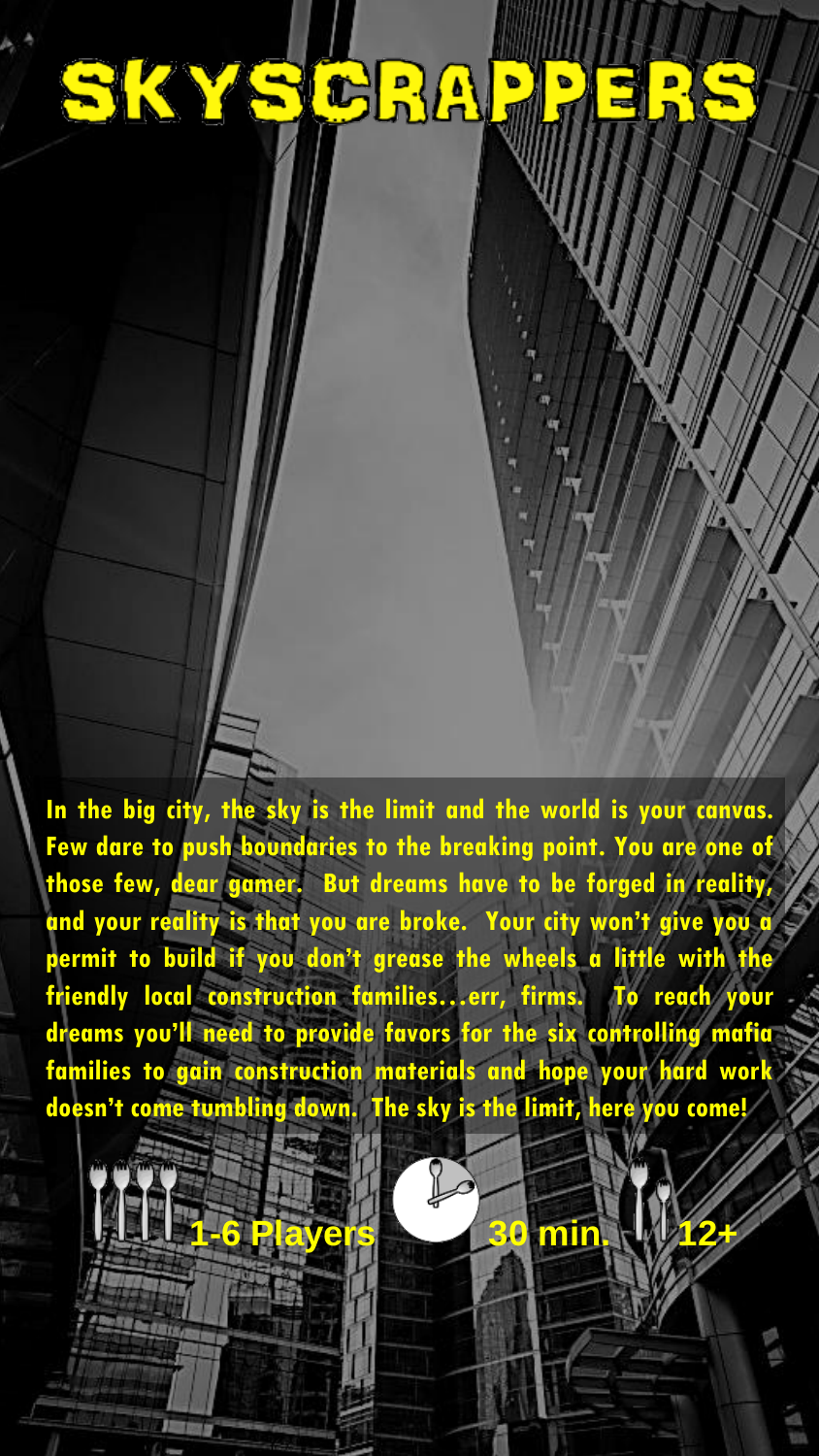### OBJECT

Collect construction materials through 3 rounds of rolling and then use the parts you collect to build the tallest Skyscrapper you can in one minute.

CONTENTS & SETUP



- 1. Place the six sets of 24 construction materials (yellow dice, black octagon boxes, orange sticks, red chevrons, blue meeples and a hodgepodge of white objects) out in groups on the playing surface.
- 2. Place a blue die with yellow pips on it next to each pile so that each die has a different face pointing up (1 through 6).
- 3. For fewer than six players, each player should take a set of six dice (purple, blue, red, green or black). See 6-Player, Soloand Alternate Rules for the 6 player setup.
- 4. Set aside the 60-second sand timer and tape measure for later use.

# **How to Play**

Skyscrappers is played over three rounds where all players simultaneously complete a rolling phase and collecting phase. Then players complete a final building phase.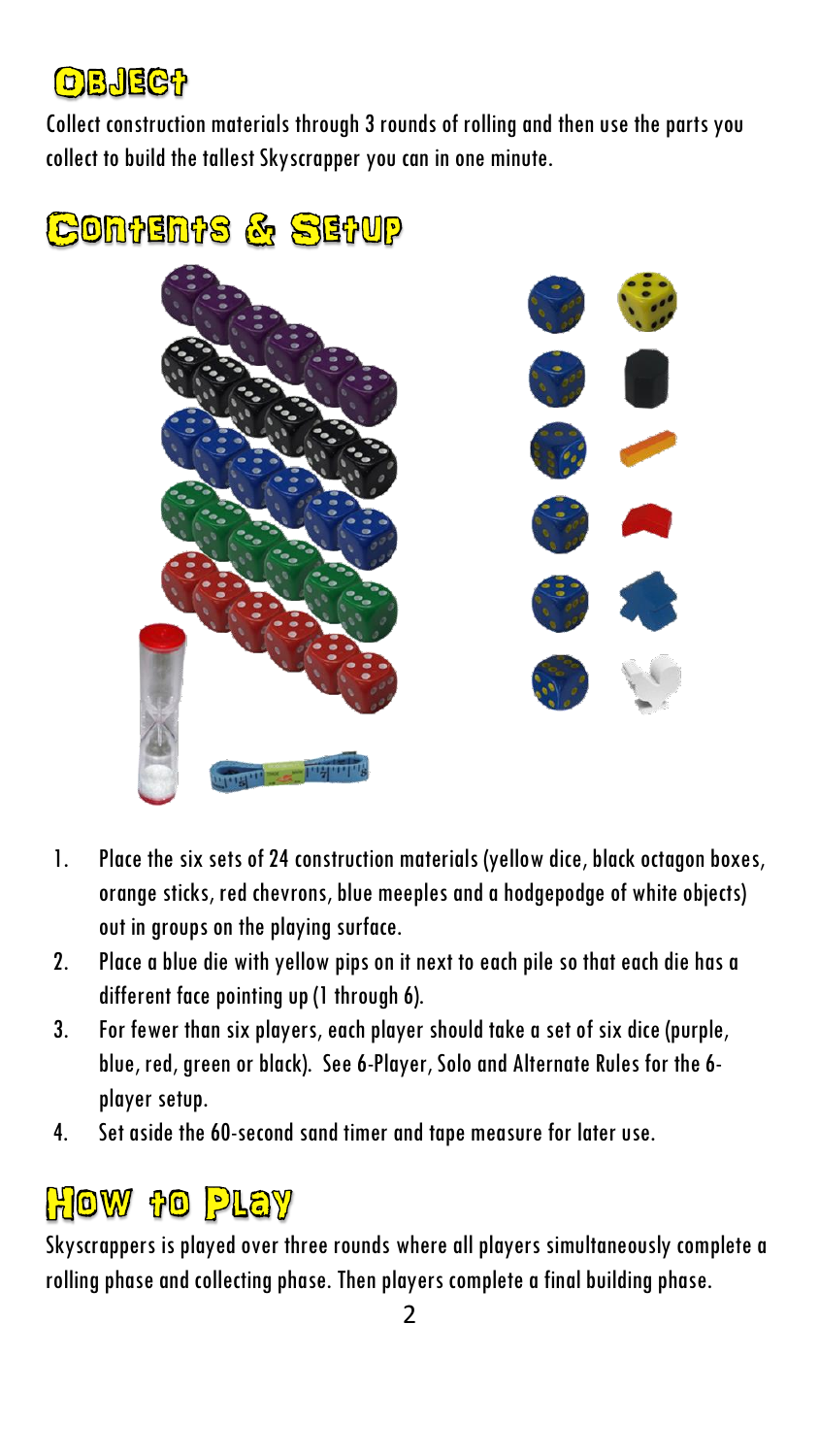#### Rolling Phase:

- 1. Roll all remaining dice. (You'll start with 6 but have fewer after each roll).
- 2. Select one of the numbers you rolled. Place **ALL** dice matching that number near the pile of construction materials that matches the number. You must select a number; it doesn't need to be the one you rolled the most of.
- 3. Repeat step 1 until you have placed all your dice.



Example: Roll all 6 dice. Place the 4s next to the 4 pile. Now roll the remaining 4 dice for your next roll.

#### Collecting Phase:

- 1. The player with the most dice at each pile of construction materials has earned the most favor with the family and gets to take a number of construction materials equal to the number of dice they have at the pile.
- 2. All other players are deemed to have given a minor favor to the family and get to collect one construction material for each pile they have dice at.



Example: Blue has the most 5s and collects 3 chevrons for 3 dice. Red and Purple each collect 1 chevron for placing 5s.

For the pile of white objects, collection order is determined by the number of dice at that pile. In all cases where there is a tie, all tied players collect the same number of materials and a roll to see who has the highest number can be done to break ties when necessary to determine order of collection. If a construction material runs out, no more of that item can be collected.

All players now collect their dice back. Play moves on to the next round. After three rounds, the final building phase begins.